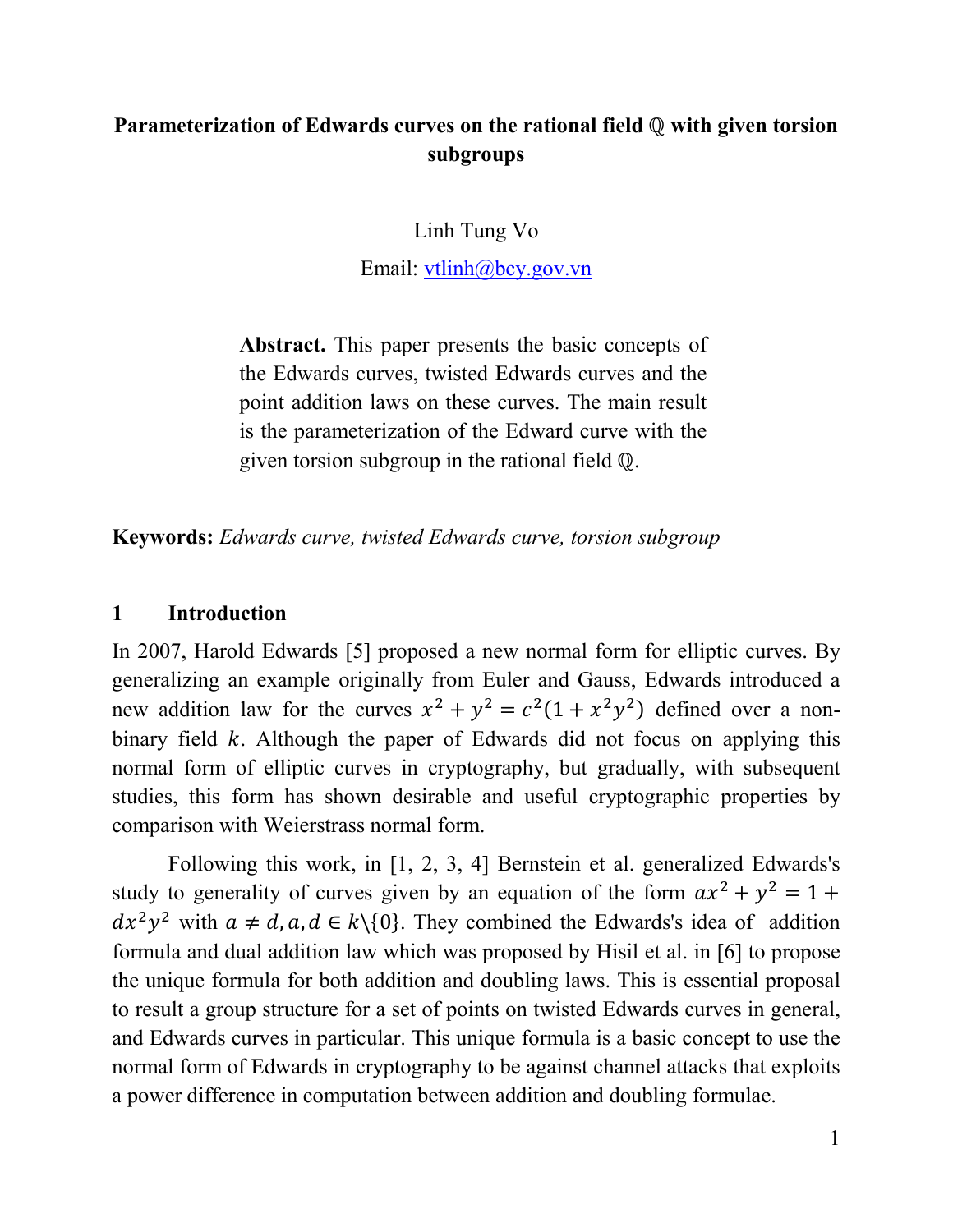The use of addition law, Bernstein et al. [2] showed a parameterization method of Edwards curves so that they have torsion subgroups given on the rational field ℚ. However, authors only presented the parameterization for two case of torsion subgroups  $\mathbb{Z}/12\mathbb{Z}$  and  $\mathbb{Z}/2\mathbb{Z} \times \mathbb{Z}/8\mathbb{Z}$ . In this paper, we present this method for remaining of torsion subgroups which are  $\mathbb{Z}/4\mathbb{Z}$ ,  $\mathbb{Z}/8\mathbb{Z}$ , and  $\mathbb{Z}/2\mathbb{Z} \times$ ℤ⁄4ℤ.

The rest of paper is constructed as follow. The section II presents basic concepts of the normal form of Edwards curves, i.e. Edwards and twisted Edwards curves. The next section presents the parameterization of Edwards curves to have torsion subgroups given on ℚ. In the section IV, we summarize the main results of paper.

# **2 Edwards normal form**

## *2.1 Definitions*

In this section, we present Edwards curves and twisted Edwards curves from the general form of Bernstein et al. [1].

**Definition 1 ([1])**. Let  $k$  be a field whose characteristic is not 2, and an element  $d \in k \setminus \{0,1\}$ . The *Edwards curve with coefficient* d, called  $E_{E,d}$ , is a curve given by an equation

$$
E_{E,d}: x^2 + y^2 = 1 + dx^2 y^2.
$$

A *Twisted Edwards curve with coefficients*  $a, d$ , called  $E_{E,a,d}$ , is a curve given by an equation

$$
E_{E,a,d}: ax^2 + y^2 = 1 + dx^2y^2,
$$

where  $a, d \in k \setminus \{0\}, a \neq d$ .

**Definition 2 ([1]).** Assuming that  $E$  is a curve over  $k$ . A *quadratic twist of*  $E$  is a curve E' that is isomorphic to E on the Galois field  $K/k$  with  $[K: k] = 2$ .

It can be easily seen that the twisted Edwards curve  $E_{E.a.d}: ax^2 + y^2 = 1 +$  $dx^2y^2$  is a quadratic twist of the Edwards curve  $E_{E,d/a}: X^2 + Y^2 = 1 +$  $(d/a)X^2Y^2$ . The map  $(x, y) \mapsto (x\sqrt{a}, y) = (X, Y)$  is an isomorphism from  $E_{E, a, d}$ to  $E_{E,d/a}$  over the Galois field  $k(\sqrt{a})$ . Therefore, if a is a square in k then  $E_{E,a,d}$  is isomorphic to  $E_{E,d/a}$  on k.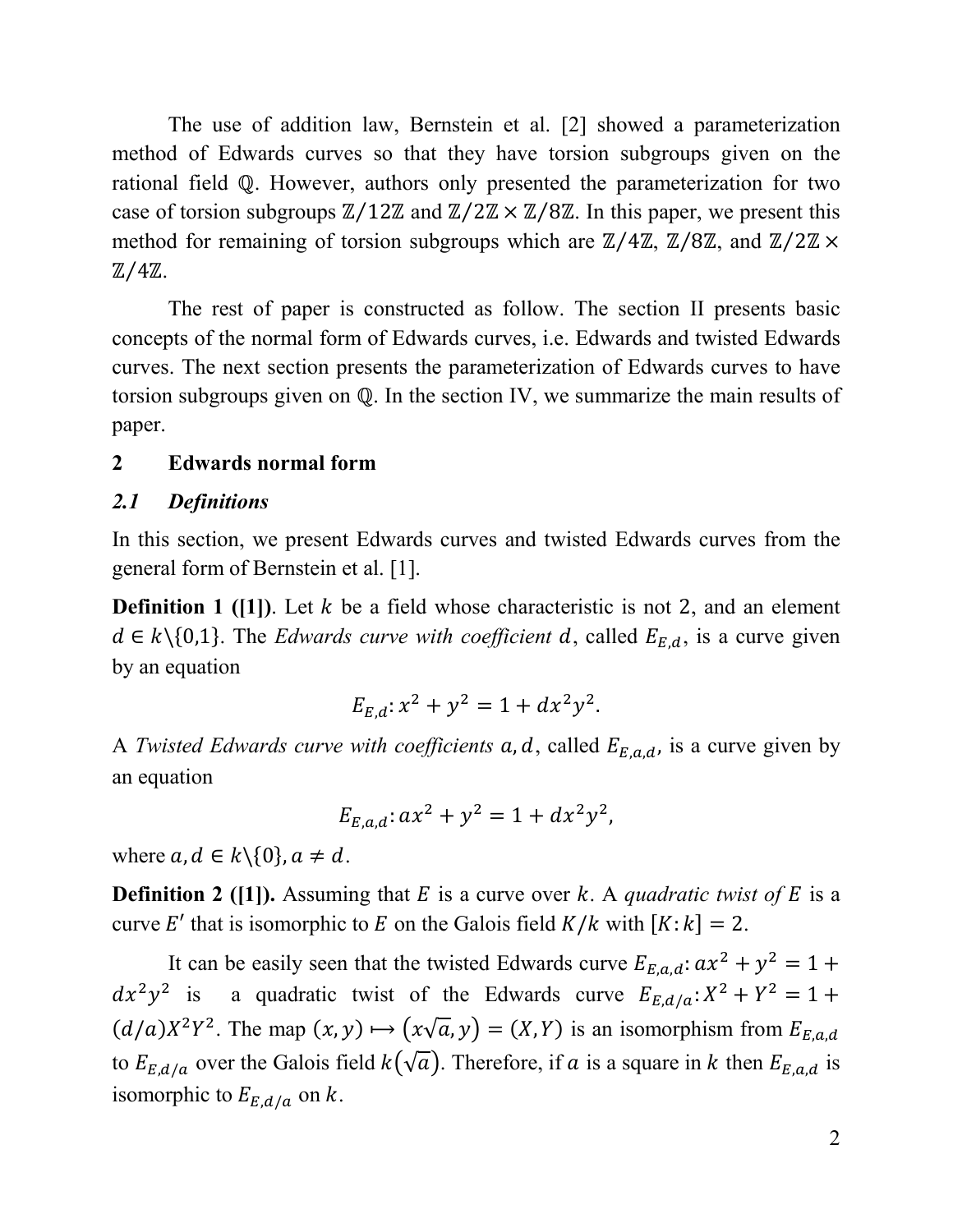Here is a definition of Montgomery elliptic curve that is necessary for results represented in next sections.

**Definition 3 ([1]).** The *Montgomery curve*,  $E_{M,A,B}$ , defined over a field  $k$  is a curve given by an equation

$$
E_{M,A,B} : Bv^2 = u^3 + Au^2 + u,
$$

where  $A \in k \setminus \{-2,2\}$  and  $B \in k \setminus \{0\}$ .

Due to  $B \in k \setminus \{0\}$ , we can divide two sides of this equations by  $B^3$ , and get

$$
\left(\frac{v}{B}\right)^2 = \left(\frac{u}{B}\right)^3 + \frac{A}{B}\left(\frac{u}{B}\right)^2 + \frac{1}{B^2}\left(\frac{u}{B}\right).
$$

Set  $X = \frac{u}{B}$ ,  $Y = \frac{v}{B}$ , we get an equation of Weierstrass form

$$
Y^2 = X^3 + \frac{A}{B}X^2 + \frac{1}{B^2}X.
$$

Therefore, a map  $(u, v) \mapsto \left(\frac{u}{B}, \frac{v}{B}\right)$  transforms a curve of Montgomery to a Weierstrass form. In other words, a Montgomery curve is a particular case of elliptic curves with general Weierstrass form.

The next lemma gives a relationship between a twisted Edward curve and a Montgomery curve.

**Lemma 4 ([1, Theo.3.2])** *Every twisted Edwards curve*  $E_{E,a,d}$  *over k is birationally equivalent to a Montgomery curve*  $E_{M,A,B}$ :  $Bv^2 = u^3 + Au^2 + u$ , *where*  $A = 2(a + d)/(a - d)$  *and*  $B = 4/(a - d)$ .

#### *2.2 Addition Laws*

Bernstein et al. [1] constructed the addition law on twisted Edwards curve which is a generality of the addition formula of Edwards presented in [5].

**Definition 5 ([1]).** Let k be a field with  $char(k) \neq 2$ , and  $E_{E,q,d}: ax^2 + y^2 = 1 +$  $dx^2y^2$ , with  $a, d \in k$ ,  $ad(a-d) \neq 0$  is a twisted Edwards curve over k. Let  $(x_1, y_1)$ ,  $(x_2, y_2)$  be two points on  $E_{E,a,d}$ . Then the sum of these points over  $E_{E,a,d}$ is defined by

$$
(x_3, y_3) = (x_1, y_1) + (x_2, y_2) = \left(\frac{x_1y_2 + x_2y_1}{1 + dx_1x_2y_1y_2}, \frac{y_1y_2 - ax_1x_2}{1 - dx_1x_2y_1y_2}\right).
$$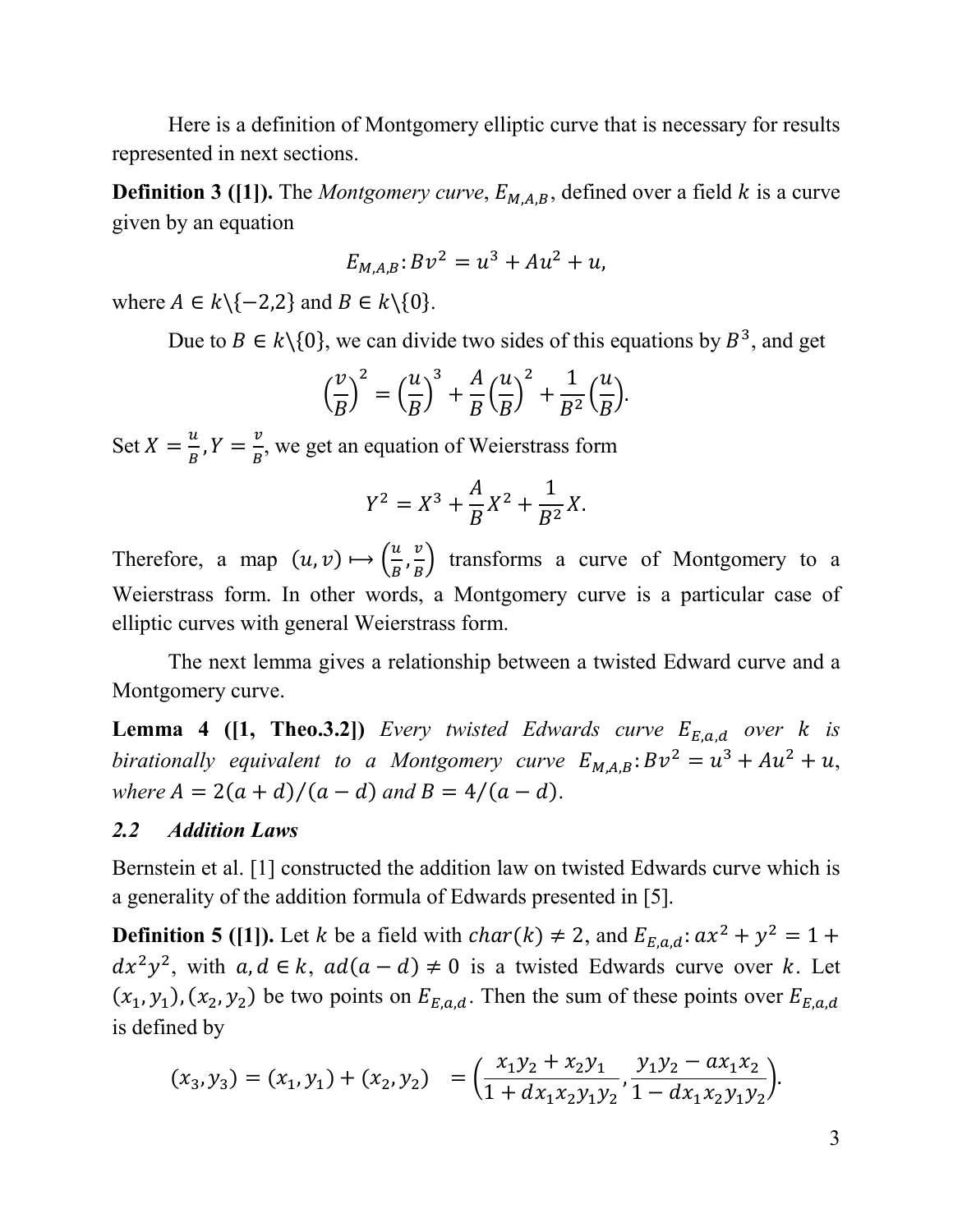The neutral element is (0,1), and the negative of  $(x_1, y_1)$  is  $(-x_1, y_1)$ .

As it was shown by authors in [1], the addition law in Definition 5 is correct and complete if  $\alpha$  is a square in  $k$  and  $d$  is a nonsquare in  $k$ , i.e. the addition law is well-defined on every pair of points on twisted Edwards curve  $E_{E,a,d}$ . Moreover, this law works for doubling, i.e. the case in which  $(x_1, y_1) = (x_2, y_2)$ . However, there is a case in which this addition is not well-defined, i.e. denominators in the above formula equal 0, in other words  $dx_1x_2y_1y_2 \in \{-1,1\}$ . The following lemma shows particular cases of the exception.

**Lemma 6.** Let  $E_{E,a,d}$  be a twisted Edwards curve over  $k$ . Assuming there exists  $\alpha, \beta \in k$  such that  $\alpha^2 = \alpha, \beta^2 = d$ . Given two arbitrary points  $(x_1, y_1), (x_2, y_2)$  on *the curve. Then,*  $dx_1x_2y_1y_2 \in \{-1,1\}$  *if and only if*  $(x_2, y_2) \in S$  *in which* S *is a set of points*  $\left(\frac{1}{\beta y_1}, \frac{-1}{\beta x_1}\right)$  $\left(\frac{-1}{\beta x_1}\right), \left(\frac{-1}{\beta y_1}, \frac{1}{\beta x_1}\right), \left(\frac{1}{\beta y_1}, \frac{1}{\beta x_1}\right), \left(\frac{-1}{\beta y_1}, \frac{-1}{\beta x_1}\right)$  $\left(\frac{-1}{\beta x_1}\right), \left(\frac{1}{\alpha \beta x_1}, \frac{\alpha}{\beta y_1}\right), \left(\frac{-1}{\alpha \beta x_1}, \frac{-\alpha}{\beta y_1}\right)$  $\frac{\overline{u}}{\beta y_1},$  $\left(\frac{1}{\alpha\beta x_1}, \frac{-\alpha}{\beta y_1}\right)$  $\frac{-\alpha}{\beta y_1}$ ,  $\left(\frac{-1}{\alpha \beta x_1}, \frac{\alpha}{\beta y_1}\right)$ .

*Proof.* Necessity: Assume that  $dx_1x_2y_1y_2 \in \{1, -1\}$ . Then,  $x_1, x_2, y_1, y_2 \neq 0$ , and if we fix  $x_1, y_1$ , then  $x_2, y_2$  are roots of the system of equations

$$
\begin{cases}\n(1 - dx_1 x_2 y_1 y_2)(1 + dx_1 x_2 y_1 y_2) = 0 \\
ax_2^2 + y_2^2 = 1 + dx_2^2 y_2^2.\n\end{cases}
$$

By solving the system of equations above, we get  $(x_2, y_2)$  being points given by the statement of the lemma.

Sufficiency: Conversely, by substituting the points of S for  $(x_2, y_2)$ , we compute and get directly results from the lemma.

It can be easily seen that the addition law in Definition 5 contains two coefficients  $a, d$  of the curve. By a requirement to reduce a dependence on these coefficients when computing the addition law, Hisil, Carter, Wong, and Dawson in [6] built a new addition law, called *Dual Addition* as follows:

$$
(x_3, y_3) = (x_1, y_1) + (x_2, y_2) = \left(\frac{x_1y_1 + x_2y_2}{y_1y_2 + ax_1x_2}, \frac{x_1y_1 - x_2y_2}{x_1y_2 - y_1x_2}\right).
$$

This addition formula only depends on a unique coefficient  $\alpha$  of the curve. The authors in [6] have shown that, this formula and the addition law in Definition 5 have the same results when the both are defined. However, there is a weakness of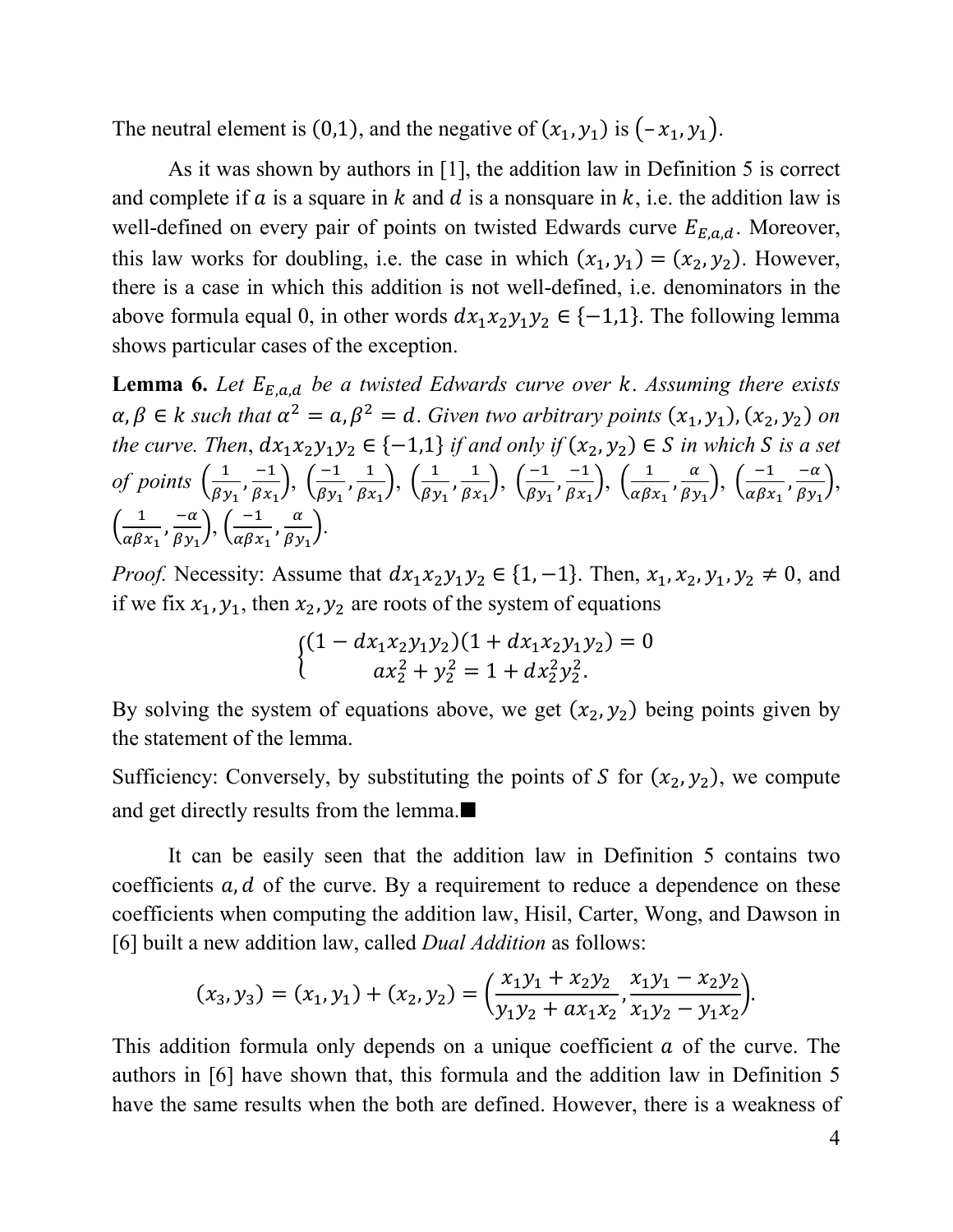the Dual addition that it does not work for doubling computation: if  $(x_1, y_1)$  =  $(x_2, y_2)$  the computation of second coordinate  $(x_1y_1 - x_2y_2)/(x_1y_2 - x_2y_1)$ results 0/0. Despite of this weakness, the well-defined of dual addition have advantages on an efficient of computation [6].

Similar to the addition in Definition 5, we indicate exception cases of the dual addition on the twisted Edwards curve when  $a$ ,  $d$  are squares on  $k$ .

**Lemma 7 ([6, Theo.2]).** *With an assumption similar to Lemma 6, then*  $(y_1y_2 +$  $(ax_1x_2)(x_1y_2 - y_1x_2) = 0$  *if and only if*  $(x_2, y_2) \in S'$ , where S' is a set containing *points*  $(x_1, y_1)$ ,  $(-x_1, -y_1)$ ,  $(\frac{y_1}{\alpha}, -x_1\alpha)$ ,  $(\frac{-y_1}{\alpha}, x_1\alpha)$ ,  $(\frac{1}{\beta y_1}, \frac{1}{\beta x_1})$ ,  $(\frac{-1}{\beta y_1}, \frac{-1}{\beta x_1})$  $\frac{1}{\beta x_1},$  $\left(\frac{1}{\alpha\beta x_1}, \frac{-\alpha}{\beta y_1}\right)$  $\frac{-\alpha}{\beta y_1}$ ,  $\left(\frac{-1}{\alpha \beta x_1}, \frac{\alpha}{\beta y_1}\right)$  if they are well-defined.

## *2.3 A complete addition formula*

In the previous subsection, we represent two addition formulas on the twisted Edwards curve. However, as seen on Lemmas 6 and 7, both of these formulas have drawbacks that exists exception cases to not make the addition work. It means that they are not a well-defined operation on a set of points, called  $E_{E,a,d}(k)$ , of twisted Edwards curve  $E_{E,a,d}$  with  $a, d \in k \setminus \{0\}$ ,  $a \neq d$  arbitrary. To overcome this drawback and construct a binary operation on the whole set of points of the twisted Edwards curves, D.J. Bernstein and T. Lange [4] provide a solution as follows. They embed the set of twisted Edwards curve  $E_{E,a,d}$  into in  $\mathbb{P}^1 \times \mathbb{P}^1$ , and indicate cases in which the addition law in Definition 5 does not work to use the formulae of Dual addition and vice versa. Then the addition law is really a binary operation on the whole set of points of the twisted Edwards curves.

Fixed a twisted Edwards curve,  $E_{E,a,d}$ , defined by an equation

$$
E_{E,a,d}: ax^2 + y^2 = 1 + dx^2y^2
$$

over the field k whose characteristic is not 2,  $a, d \in k \setminus \{0\}$ ,  $a \neq d$ . The projective closure of  $E_{E,a,d}$  in  $\mathbb{P}^1_k \times \mathbb{P}^1_k$  is

$$
\bar{E}_{E,a,d}(k) = \begin{cases} ((X:Z),(Y:T)) \in \mathbb{P}_k^1 \times \mathbb{P}_k^1: \\ ax^2T^2 + Y^2Z^2 = Z^2T^2 + dX^2Y^2 \end{cases}
$$

Each point  $(x, y)$  on affine curve  $E_{E,a,d}$ , embedded as usual into  $\mathbb{P}_k^1 \times \mathbb{P}_k^1$  by  $(x, y) \mapsto ((x: 1), (y: 1))$ . Conversely, a point  $((X: Z), (Y: T)) \in \overline{E}_{E,a,d}(k)$  with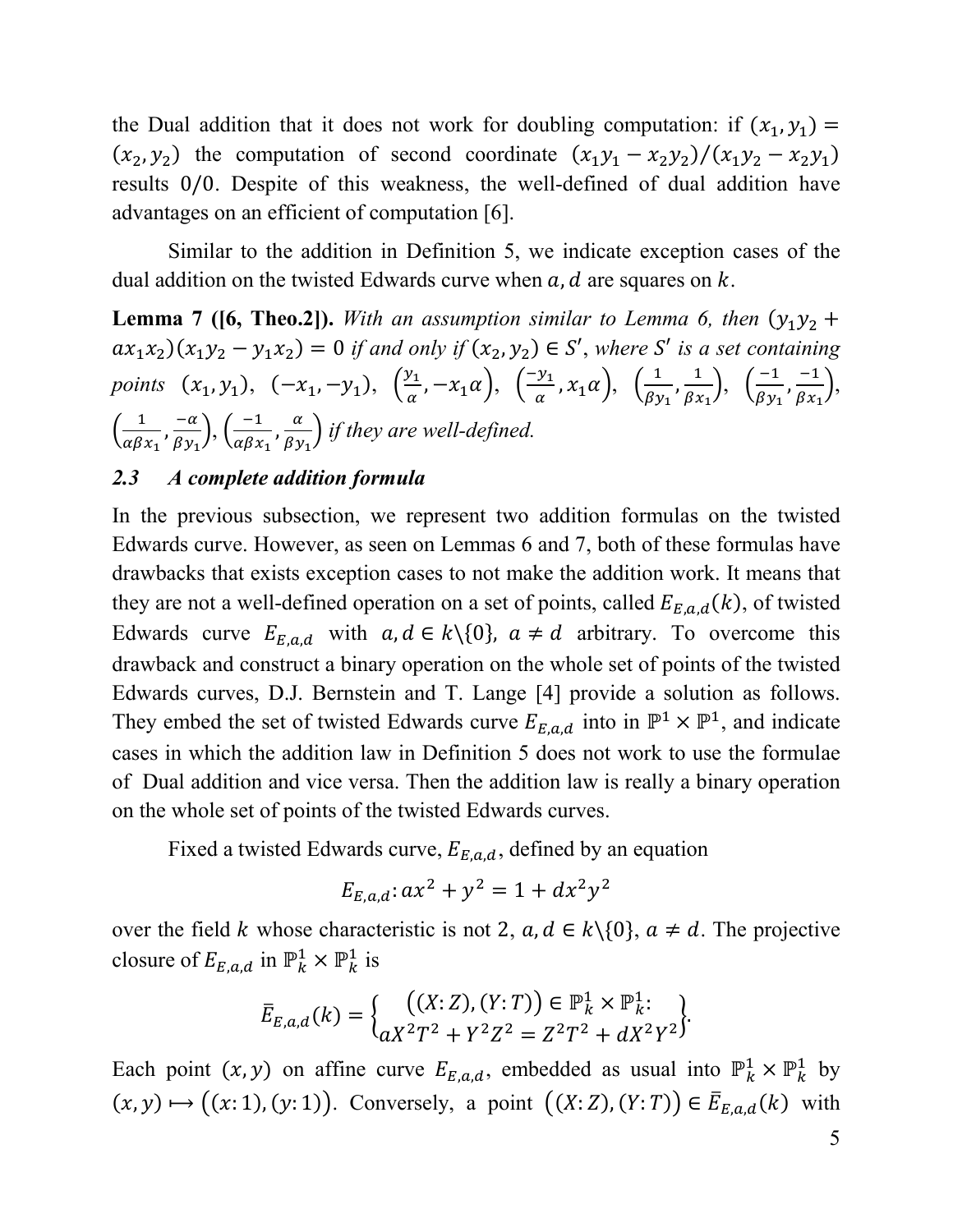$ZT \neq 0$  is corresponding to a point of coordinate  $(X/Z, Y/T)$  on affine curve  $E_{E.a.d.}$ 

For  $ZT = 0$ , we consider two cases  $(X: Z) = (1: 0)$  or  $(Y: T) = (1: 0)$ .

If  $(X: Z) = (1: 0)$  the equation of the curve becomes  $aT^2 = dY^2$ . Then, we have two points  $((X:Z), (Y:T)) = ((1: 0), (\pm \sqrt{a/d}: 1)),$  and these points are defined over the extension field  $k(\sqrt{a/d})$ . The authors in [4] shows that these points correspond to (1: 0: 0) in projective closure of  $E_{E,a,d}$  in  $\mathbb{P}^2$ .

If  $(Y: T) = (1: 0)$ , then the equation of the curve becomes  $Z^2 = dX^2$ . Then, we also have two points  $((X:Z), (Y:T)) = ((1:\pm \sqrt{d}), (1:0))$ , and these points are defined over the extension field  $k(\sqrt{d})$ . The authors in [4] also shows that these points correspond to (0: 1: 0) in projective closure of  $E_{E,a,d}$  in  $\mathbb{P}^2$ .

By using the represent of coordinating points, the authors [4] proved the following results to construct a complete addition law over twisted Edwards curves.

**Theorem 8 ([4, Theo.6.1]).** *Let*  $E_{E,a,d}$  *be a twisted Edwards curve defined over k. Assuming*  $P_1, P_2 \in \overline{E}_{E,a,d}(k)$  *with*  $P_1 = ((X_1 : Z_1), (Y_1 : T_1))$  *and*  $P_2 = ((X_2: Z_2), (Y_2: T_2))$ . We define

$$
X_3 = X_1 Y_2 Z_2 T_1 + X_2 Y_1 Z_1 T_2
$$
  
\n
$$
Z_3 = Z_1 Z_2 T_1 T_2 + dX_1 X_2 Y_1 Y_2
$$
  
\n
$$
Y_3 = Y_1 Y_2 Z_1 Z_2 - aX_1 X_2 T_1 T_2
$$
  
\n
$$
T_3 = Z_1 Z_2 T_1 T_2 - dX_1 X_2 Y_1 Y_2;
$$

*and* 

$$
X'_3 = X_1 Y_1 Z_2 T_2 + X_2 Y_2 Z_1 T_1
$$
  
\n
$$
Z'_3 = aX_1 X_2 T_1 T_2 + Y_1 Y_2 Z_1 Z_2
$$
  
\n
$$
Y'_3 = X_1 Y_1 Z_2 T_2 - X_2 Y_2 Z_1 T_1
$$
  
\n
$$
T'_3 = X_1 Y_2 Z_2 T_1 - X_2 Y_1 Z_1 T_2.
$$

*Then,*  $X_3 Z_3' = X_3' Z_3$  and  $Y_3 T_3' = Y_3' T_3$ . Moreover, at least one of following case are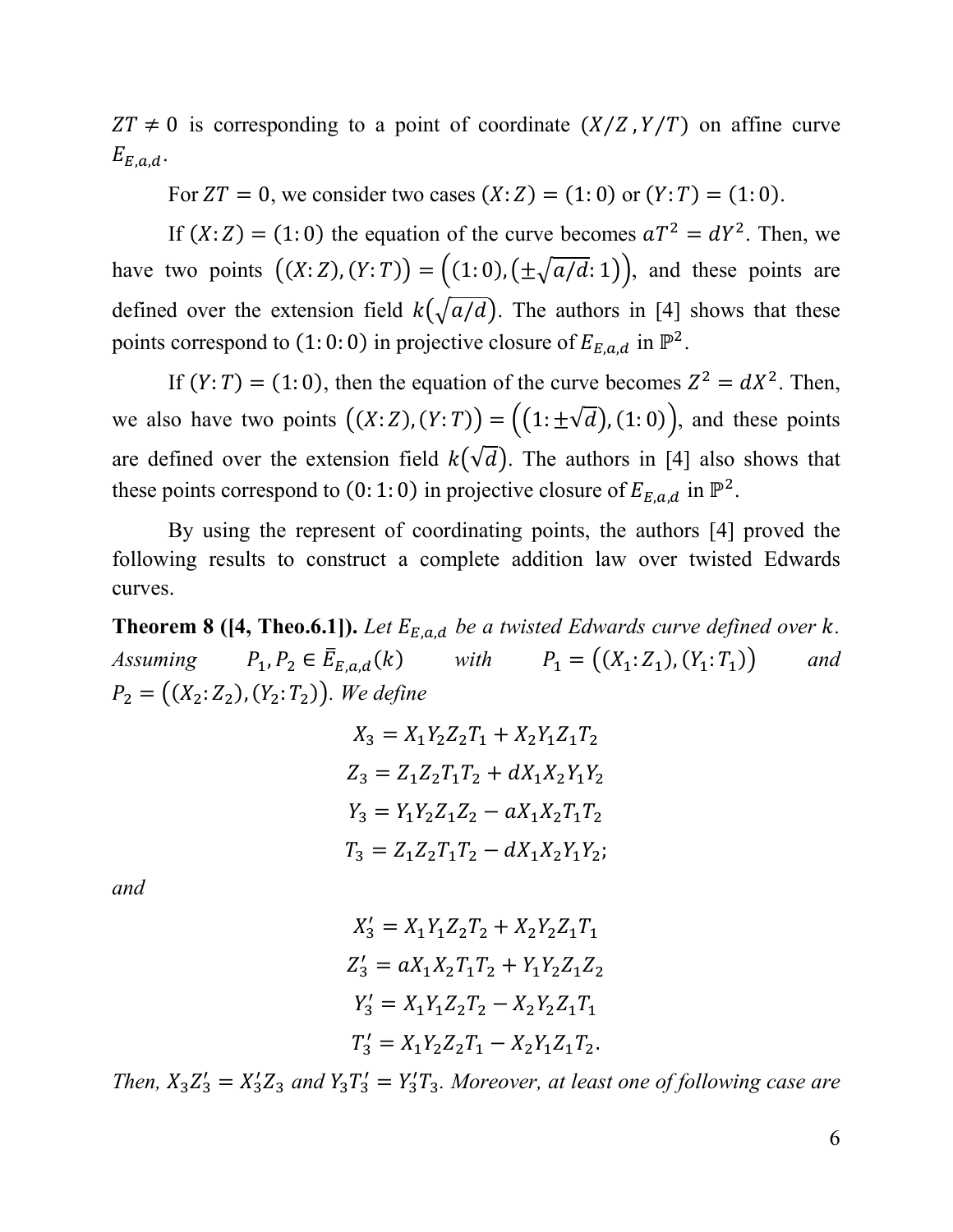*hold:*

- $(X_3, Z_3) \neq (0, 0)$  *and*  $(Y_3, T_3) \neq (0, 0)$ ,
- $(X'_3, Z'_3) \neq (0,0)$  and  $(Y'_3, T'_3) \neq (0,0)$ .

By the above theorem, an addition law over twisted Edwards curve is constructed as follow.

**Theorem 9 ([4, Theo.6.2]).** *Let*  $E_{E,a,d}$  *be a twisted Edwards curve and define*  $P_1, P_2, X_3, Y_3, Z_3, T_3, X'_3, Y'_3, Z'_3, T'_3$  as in Theorem 8. Define  $P_3 = P_1 + P_2$  as follow:

- $P_3 = ((X_3: Z_3), (Y_3: T_3))$  *if*  $(X_3, Z_3) \neq (0,0)$  *and*  $(Y_3, T_3) \neq (0,0)$ ;
- $P_3 = ((X'_3: Z'_3), (Y'_3: T'_3))$  if  $(X'_3, Z'_3) \neq (0,0)$  and  $(Y'_3, T'_3) \neq (0,0)$ ;
- If both cases are applicable, then  $P_3$  is defined arbitrarily by one of the *above definitions.*

*Then*  $P_3 \in \overline{E}_{E,a,d}(k)$ .

*Then, we have a fact on the set of points over twisted Edwards curve.*

**Theorem 10 ([4, Theo.7.1, 7.2]).** *By the addition law defined as in the Theorem 9, the set of points*  $\overline{E}_{E,a,d}(k)$  *is an Abel group whose neutral element is*  $((0: 1), (1: 1))$  *and the negative of*  $P_1 = ((X_1: Z_1), (Y_1: T_1))$  *is*  $((-X_1:Z_1), (Y_1:T_1))$ . *Moreover, the group*  $\overline{E}_{E,a,d}(k)$  *is isomorphic to*  $\overline{E}_{M,A,B}(k)$ , *where*

$$
\bar{E}_{M,A,B}(k) = \begin{cases} (U:V:W) \in \mathbb{P}_{k}^{2}: \\ BV^{2}W = U^{3} + AU^{2}W + UW^{2} \end{cases}
$$

*is the projective closure in* ℙ *of the Montgomery curve*

$$
E_{M,A,B} : Bv^2 = u^3 + Au^2 + u,
$$

*with*  $A = 2(a + d)/(a - d)$  *and*  $B = 4/(a - d)$ .

*By a directive way of computation, we can determine particular points of low order in the group*  $\overline{E}_{E,a,d}(k)$  *of a twisted Edwards curve.* 

**Theorem 11 ([2, Theo.3.1, 3.2, 3.3]).** *Assume that*  $E_{E,a,d}: aX^2 + Y^2 = 1 + dX^2Y^2$ *is a twisted Edwards curve over*  $k$  whose  $char(k) \neq 2$ . *Then:* 

*1. The point of order* 1 *or the neutral element in*  $\overline{E}_{E,a,d}(k)$  *is*  $((0:1),(1:1))$ .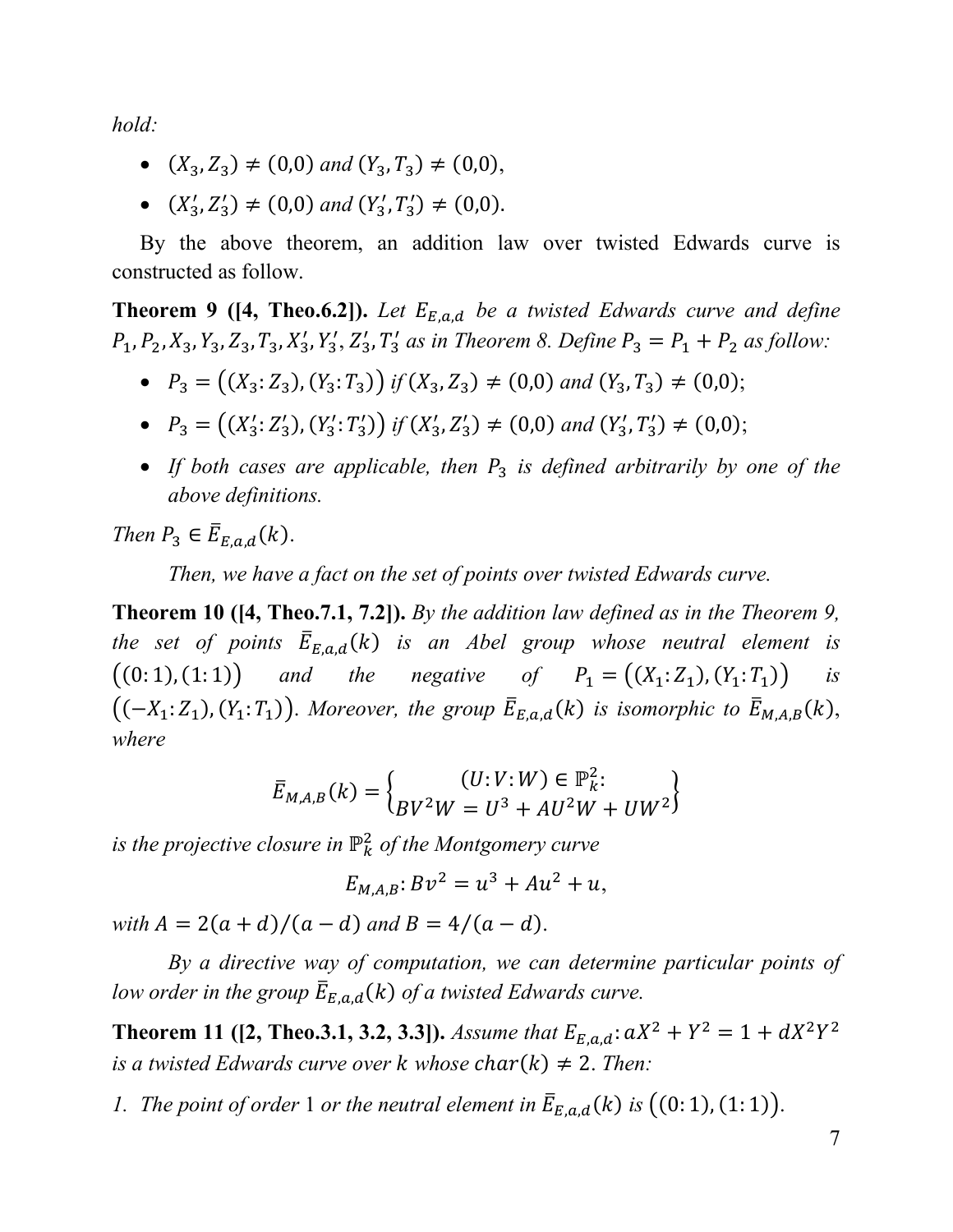- 2. *The points of order* 2 *in*  $\overline{E}_{E,a,d}(k)$  *are:* 
	- $\bullet$   $((0: 1), (-1: 1)).$
	- $((1: 0), (\pm \sqrt{a/d}: 1))$  *if*  $a/d = s^2, s \in k$ .
- *3. The points of order* 4 *in*  $\overline{E}_{E,a,d}(k)$  *are:* 
	- $((1: \pm \sqrt{a}), (0: 1))$  *if*  $a = r^2, r \in k$ .
	- $((1: \pm \sqrt{d}), (1: 0))$  *if*  $d = t^2, t \in k$ .
	- $\bullet$   $\left(\left(\pm\sqrt{-s/a}:1\right), \left(\pm\sqrt{s}:1\right)\right)$  *if*  $a/d = s^2$ , *s* and  $-s/a$  are squares in *k*, *where the signs may be chosen independently.*
- *4. The points of order* 8 *in*  $\overline{E}_{E,a,d}(k)$  *doubling to*  $((1:\pm\sqrt{a}), (1:0))$  *are:* 
	- $((X: 1), (\pm rX: 1))$  *with*  $r^2 = a, X \in k$ , *satisfied*  $adX^4 2aX^2 + 1 = 0$ .
- *5. The points of order* 8 *in*  $\overline{E}_{E,a,d}(k)$  *doubling to*  $((1:\pm \sqrt{d}),(1:0))$  *are:* 
	- $((X: 1), (1: \pm sX))$  *with*  $s^2 = d$ ,  $X \in k$  *satisfied*  $adX^4 2dX^2 + 1 = 0$ .
- 6. *The points of order* 3 *in*  $\overline{E}_{E,a,d}(k)$  *are:* 
	- $((X: 1), (Y: 1))$  *with*  $X, Y \in k \setminus \{0\}$  *satisfied*  $aX^2 + Y^2 = 1 + dX^2Y^2 =$  $-2Y$ .

# **3 Parameterization of Edwards curves with torsion subgroups given over rational field** ℚ

Assuming that  $\mathcal E$  is an elliptic curve over the rational field  $\mathbb Q$ , and notate  $\mathcal E(\mathbb Q)$  be a group of points of this curve. According to the Mordell-Weil theorem ([7, Theo.8.17]), we have  $\mathcal{E}(\mathbb{Q})$  to be a finitely generated abelian group. In particular, using the theorem on structure of a finitely generated abelian group ([7, Theo.B.4]), it can be shown that

$$
\mathcal{E}(\mathbb{Q}) \cong \mathcal{E}_{\text{tor}}(\mathbb{Q}) \oplus \mathbb{Z}^r,
$$

in which  $\mathcal{E}_{tor}(\mathbb{Q})$  notates a finite subgroup, called **torsion subgroup** of the elliptic curve  $\mathcal E$  over  $\mathbb Q$ , and  $r \geq 0$  is an integer, called the **rank** of  $\mathcal E(\mathbb Q)$ . In a simple way,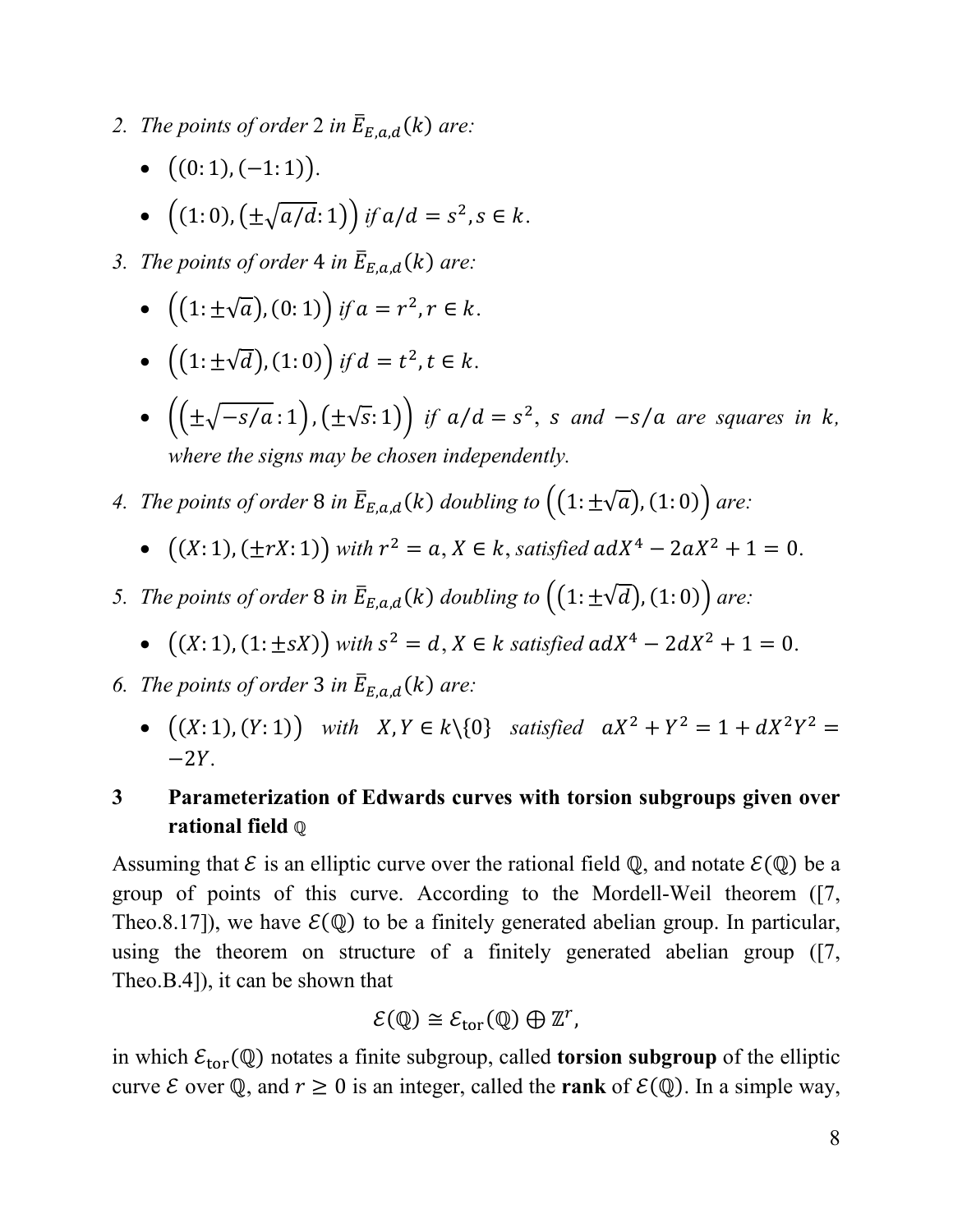it can be called that  $\mathcal{E}_{tor}(\mathbb{Q})$  is the **torsion part** and  $\mathbb{Z}^r$  is the **free part** of the group of points on elliptic curve  $\mathcal{E}(\mathbb{Q})$ . Therefore, to determine the group of points of elliptic curves over Q, we must identify the torsion subgroup  $\mathcal{E}_{\text{tor}}(\mathbb{Q})$  and the free rank  $r$ . In this section, we consider the torsion subgroup of curves of Edwards forms.

Related to the structure of torsion subgroups on elliptic curves over the field ℚ, the following classical theorem, called Mazur Theorem, indicates that

**Theorem 12 (Mazur Theorem [7, Theo.8.11])**. *Let*  $\mathcal{E}$  *be an elliptic curve defined over*  $\mathbb Q$ . *Then the torsion subgroup,*  $\mathcal{E}_{tor}(\mathbb Q)$ *, of*  $\mathcal{E}(\mathbb Q)$  *is isomorphic to one of the following:*

$$
\mathcal{E}_{\text{tor}}(\mathbb{Q}) \cong \begin{cases} \mathbb{Z}/m\mathbb{Z}, \text{with } 1 \leq m \leq 10 \text{ or } m = 12\\ \mathbb{Z}/2\mathbb{Z} \times \mathbb{Z}/2m\mathbb{Z}, \text{ with } 1 \leq m \leq 4. \end{cases}
$$

Now, we consider a case of Edwards E defined over the field  $k = \mathbb{Q}$  with  $d \in \mathbb{Q} \setminus \{0,1\}$ . We consider following note.

**Note 13.** Asssume that  $E: x^2 + y^2 = 1 + dx^2y^2$  is an Edwards curve defined over  $\mathbb Q$  with  $d \neq 0,1$ . Then, from Theorem 10, the point group of E is isomorphic to the point group of the elliptic curve

$$
E_{M,A,B} : Bv^2 = u^3 + Au^2 + u,
$$

where  $A = 2(1 + d)/(1 - d)$  and  $B = 4/(1 - d)$ . The map  $(u, v) \mapsto (X, Y) =$  $\left(\frac{u}{B}, \frac{v}{B}\right)$  transform  $E_{M, A, B}$  into an elliptic curve of Weierstrass form.

$$
\mathcal{E}: Y^2 = X^3 + \frac{A}{B}X^2 + \frac{1}{B^2}X,
$$

or

$$
\mathcal{E}: Y^2 = X^3 + \frac{1+d}{2}X^2 + \frac{(1-d)^2}{16}X.
$$

Then, we have an isomorphism

$$
E_{\text{tor}}(\mathbb{Q}) \cong \mathcal{E}_{\text{tor}}(\mathbb{Q}).
$$

According to the Case 3 of Theorem 11, the Edwards curve  $E$  always has a point of order 4 that is  $(1,0)$ , in other words, it is  $((1: 1), (0: 1))$ , so from Mazur's Theorem, it follows that, the torsion subgroup  $E_{\text{tor}}(\mathbb{Q})$  of E can only be

9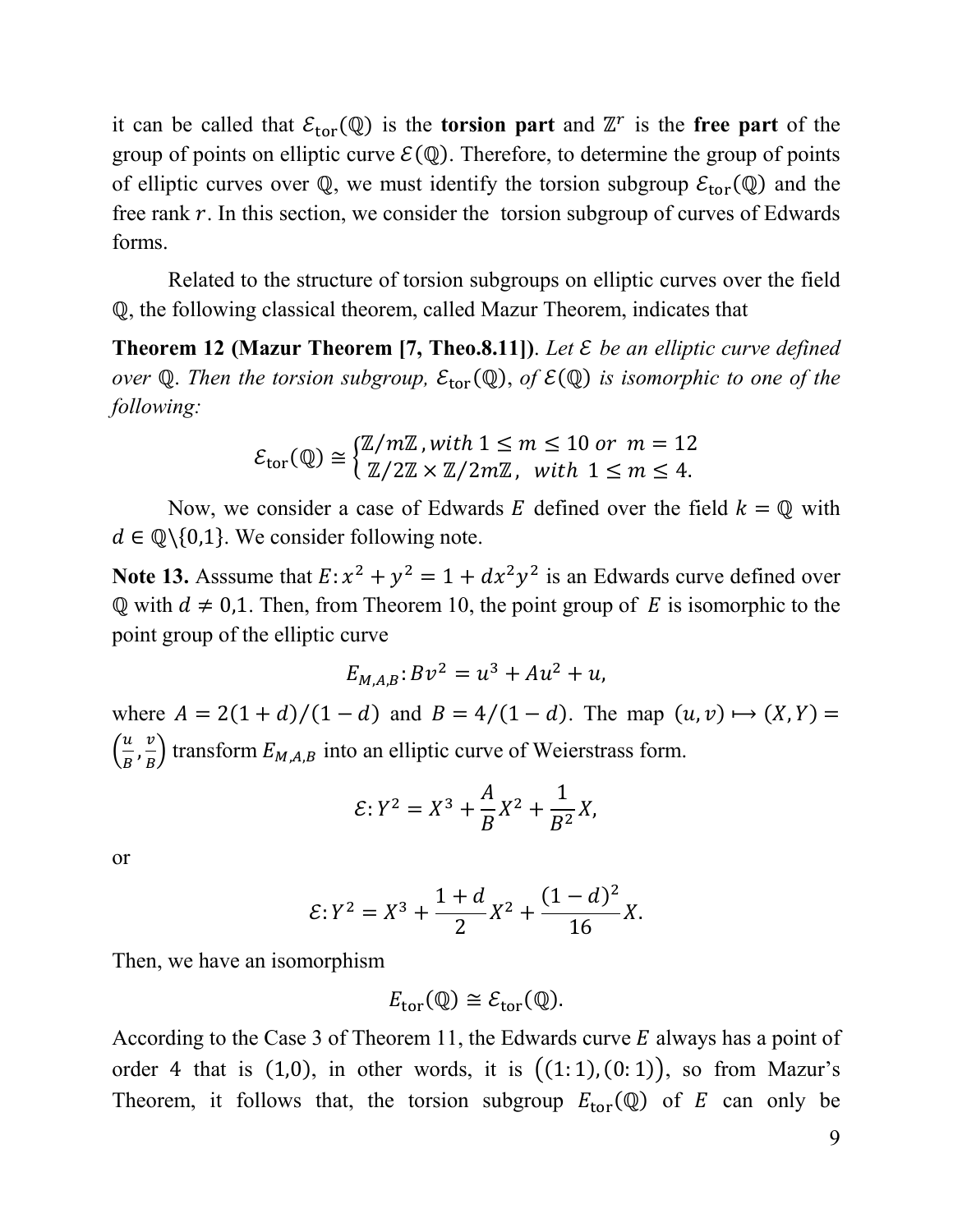isomorphic to one of groups  $\mathbb{Z}/4\mathbb{Z}$ ,  $\mathbb{Z}/8\mathbb{Z}$ ,  $\mathbb{Z}/12\mathbb{Z}$ ,  $\mathbb{Z}/2\mathbb{Z} \times \mathbb{Z}/4\mathbb{Z}$  or  $\mathbb{Z}/2\mathbb{Z} \times$ ℤ⁄8ℤ.

Mazur's Theorem and Note 13 give us the possibility of torsion subgroup  $E_{\text{tor}}(\mathbb{Q})$  of Edwards curve defined over  $\mathbb Q$  without knowing of what parameters to provide that torsion subgroup. To solve this, in [2] the authors point out the parameterization of Edwards curves whose torsion subgroups are  $\mathbb{Z}/12\mathbb{Z}$  and  $\mathbb{Z}/2\mathbb{Z} \times \mathbb{Z}/8\mathbb{Z}$ , respectively. The following theorems provides of particular results.

**Theorem 14 ([2, Theo.6.4]).** *The Edwards curve*  $E: x^2 + y^2 = 1 + dx^2y^2$  *defined over*  $\mathbb Q$  *has a point of order* 3, *or equivalently, the torsion subgroup*  $E_{\text{tor}}(\mathbb Q)$  *of* E *is isomorphic to* ℤ⁄12ℤ *if and only if*

$$
d = \frac{(1+t^2)^3(1-4t+t^2)}{(1-t)^6(1+t)^2}, \quad \forall t \in \mathbb{Q}\setminus\{0,\pm 1\}.
$$

**Theorem 15 ([2, Theo.6.9]).** *The Edwards curve*  $E: x^2 + y^2 = 1 + dx^2y^2$  *defined over*  $\mathbb{Q}$  *has torsion subgroup*  $E_{\text{tor}}(\mathbb{Q})$  *isomorphic to*  $\mathbb{Z}/2\mathbb{Z} \times \mathbb{Z}/8\mathbb{Z}$  *and has points of order* 8 *doubling to* (±1,0) *if and only if*

$$
d = \frac{(t^2 - 2)^2(t^2 + 4t + 2)^2}{(t^2 + 2t + 2)^4}, \forall t \in \mathbb{Q} \setminus \{-2, -1, 0\}.
$$

For the remaining of paper, we present the parameterization of Edwards curves defined over  $\mathbb Q$  whose torsion subgroups are  $\mathbb Z/4\mathbb Z$ ,  $\mathbb Z/8\mathbb Z$  or  $\mathbb Z/2\mathbb Z \times \mathbb Z/4\mathbb Z$ , respectively.

**Theorem 16.** *The Edwards curve*  $E: x^2 + y^2 = 1 + dx^2y^2$ ,  $d \in \mathbb{Q}\{0,1\}$  *has torsion subgroup*  $E_{tor}(\mathbb{Q})$  *isomorphic to*  $\mathbb{Z}/8\mathbb{Z}$  *if and only if d is not square in*  $\mathbb{Q}$ *and*  $d = (2\alpha^2 - 1)/\alpha^4$  *where*  $\alpha \in \mathbb{Q}\setminus\{0, \pm 1\}$ .

*Proof.* Necessity: Assume that an Edwards curve  $E: x^2 + y^2 = 1 + dx^2y^2$  defined over ℚ such that

$$
E_{\text{tor}}(\mathbb{Q}) \cong \mathbb{Z}/8\mathbb{Z}.
$$

Due to  $\mathbb{Z}/8\mathbb{Z}$  has only a point of order 2, so the group of points of E are the same. By the second case of Theorem 11,  $E$  has a point of order 2 which is  $(0, -1)$ , it means the point  $((0: 1), (-1: 1))$ , and it is a unique point of order 2 on E if and only if  $d$  is not a square. In addition, with this value of  $d$ ,  $E$  has only two points of order 4 by the third case of Theorem 11 which are  $(1,0)$  and  $(-1,0)$ . Now, we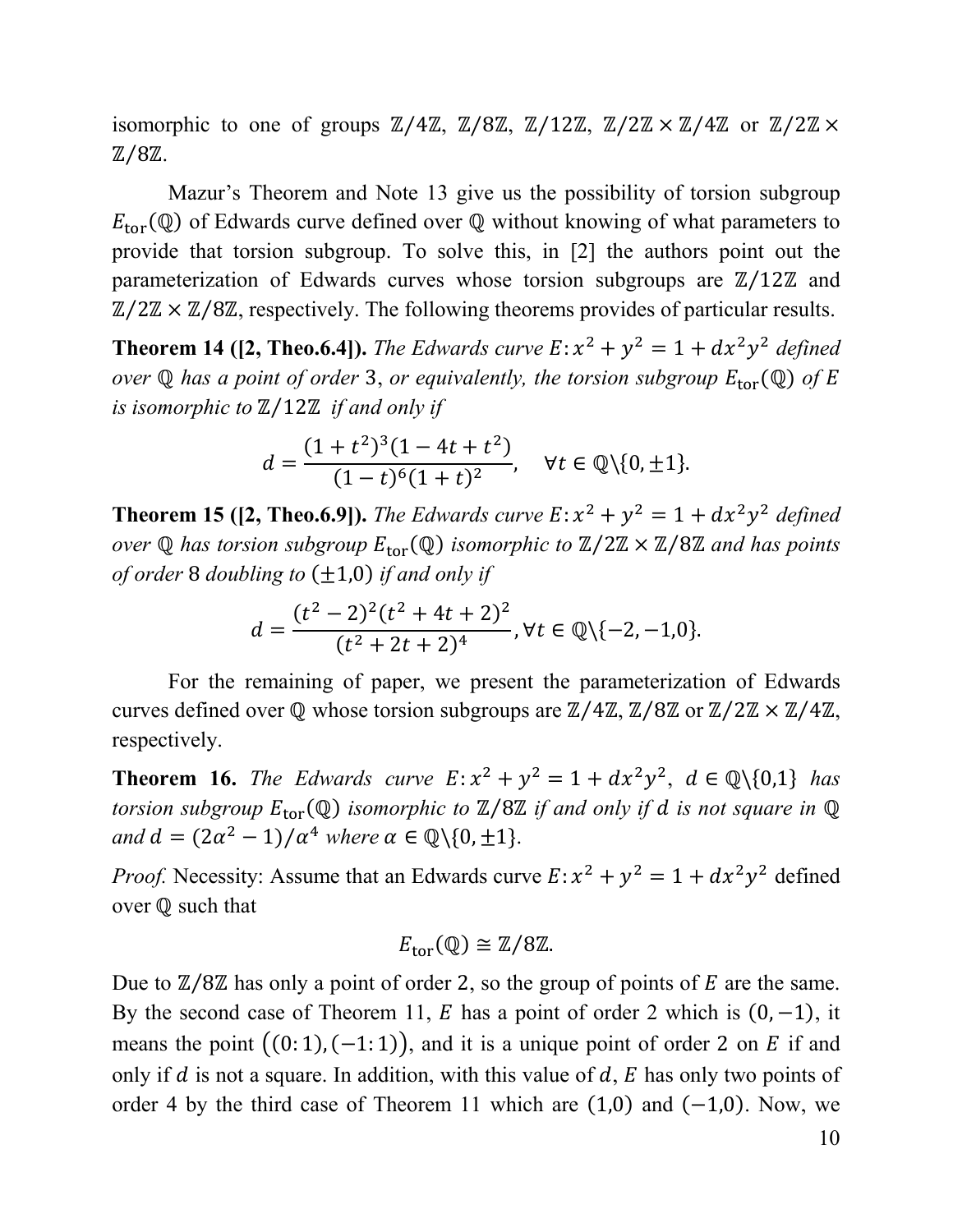assume  $P$  be a point of order 8 of  $E$ . Following the fourth case of Theorem 11, we have  $P = (\alpha, \pm \alpha)$  where  $\alpha \in \mathbb{Q}\backslash\{0\}$  satisfying the equation  $dx^4 - 2x^2 + 1 = 0$ . Due to P is a point on E, so we must have  $\alpha \neq \pm 1$ , because if it is not, it leads to  $d = 1$ , that is against the assumption of  $d \neq 1$ . Moreover, the curve equation results to  $d = (2\alpha^2 - 1)/\alpha^4$  and  $d\alpha^2 + \frac{1}{\alpha^2} = 2$ . We rewrite  $dx^4 - 2x^2 + 1 =$  $dx^4 - \left( d\alpha^2 + \frac{1}{\alpha^2} \right) x^2 + 1 = dx^2(x - \alpha)(x + \alpha) - \frac{(x - \alpha)(x + \alpha)}{\alpha^2} = (x - \alpha)(x + \alpha)$  $\alpha$ )  $\left(dx^2 - \frac{1}{\alpha^2}\right)$ . Because d is not a square, so that  $dx^2 - \frac{1}{\alpha^2} \neq 0$  in Q. So, the equation  $dx^4 - 2x^2 + 1 = 0$  has only two roots  $\alpha$  and  $-\alpha$ , and by the Theorem 11, *E* has only four points of order 8:  $(\alpha, \alpha)$ ,  $(\alpha, -\alpha)$ ,  $(-\alpha, -\alpha)$  and  $(-\alpha, \alpha)$ .

Therefore, if  $E_{tor}(\mathbb{Q}) \cong \mathbb{Z}/8\mathbb{Z}$ , d must satisfy to be not a square in  $\mathbb{Q}$  and  $d = (2\alpha^2 - 1)/\alpha^4$  with  $\alpha \in \mathbb{Q}\setminus\{0, \pm 1\}.$ 

Sufficiency: Conversely, if  $d = (2\alpha^2 - 1)/\alpha^4$  for  $\alpha \in \mathbb{Q}\setminus\{0, \pm 1\}$  and d is not a square. So  $d \neq 0,1$ . Then the Edwards curve defined over  $\mathbb{Q}$ 

$$
E: x^2 + y^2 = 1 + dx^2 y^2
$$

has only a point of order 2 and two points of order 4 because of Theorem 11. Moreover, by assumption  $d = (2\alpha^2 - 1)/\alpha^4$  leads to  $\alpha$  satisfies the equation  $dx^4 - 2x^2 + 1 = 0$  so, by the Theorem 11, it implies that  $(\alpha, \pm \alpha)$  are points of order 8 on E. Due to d is not a square, the equation  $dx^4 - 2x^2 + 1 = 0$  has only two roots of  $\alpha$  and  $-\alpha$  in Q. Therefore, all of points of order 8 of E are  $(\alpha, \alpha)$ ,  $(-\alpha, -\alpha)$ ,  $(\alpha, -\alpha)$ , and  $(-\alpha, \alpha)$ . Lastly, we use the Mazur's theorem to get

$$
E_{\text{tor}}(\mathbb{Q}) \cong \mathbb{Z}/8\mathbb{Z}.
$$

**Theorem 17.** *The Edwards curve*  $E: x^2 + y^2 = 1 + dx^2y^2$  *defined over*  $\mathbb Q$  *has the torsion subgroup*  $E_{\text{tor}}(\mathbb{Q})$  *isomorphic to*  $\mathbb{Z}/2\mathbb{Z} \times \mathbb{Z}/4\mathbb{Z}$  *if and only if*  $d = s^2$  *where*  $s \in \mathbb{Q} \setminus \{0\}$  *such as*  $(s^2x^4 - 2x^2 + 1)(s^2x^4 - 2s^2x^2 + 1) \neq 0$  *for all*  $x \in \mathbb{Q}$ .

*Proof.* Necessity: Assume an Edwards curve *E* has a torsion subgroup  $E_{\text{tor}}(\mathbb{Q}) \cong$  $\mathbb{Z}/2\mathbb{Z} \times \mathbb{Z}/4\mathbb{Z}$ . Then, due to  $\mathbb{Z}/2\mathbb{Z} \times \mathbb{Z}/4\mathbb{Z}$  has only three points of order 2, four of order 4, and no points of order 8, it is the same for  $E$ . According to Theorem 11, this case appears if and only if  $d \neq 0$  is a square in  $\mathbb{Q}$ , i.e  $d = s^2$  with  $s \in \mathbb{Q}\backslash\{0\}$ .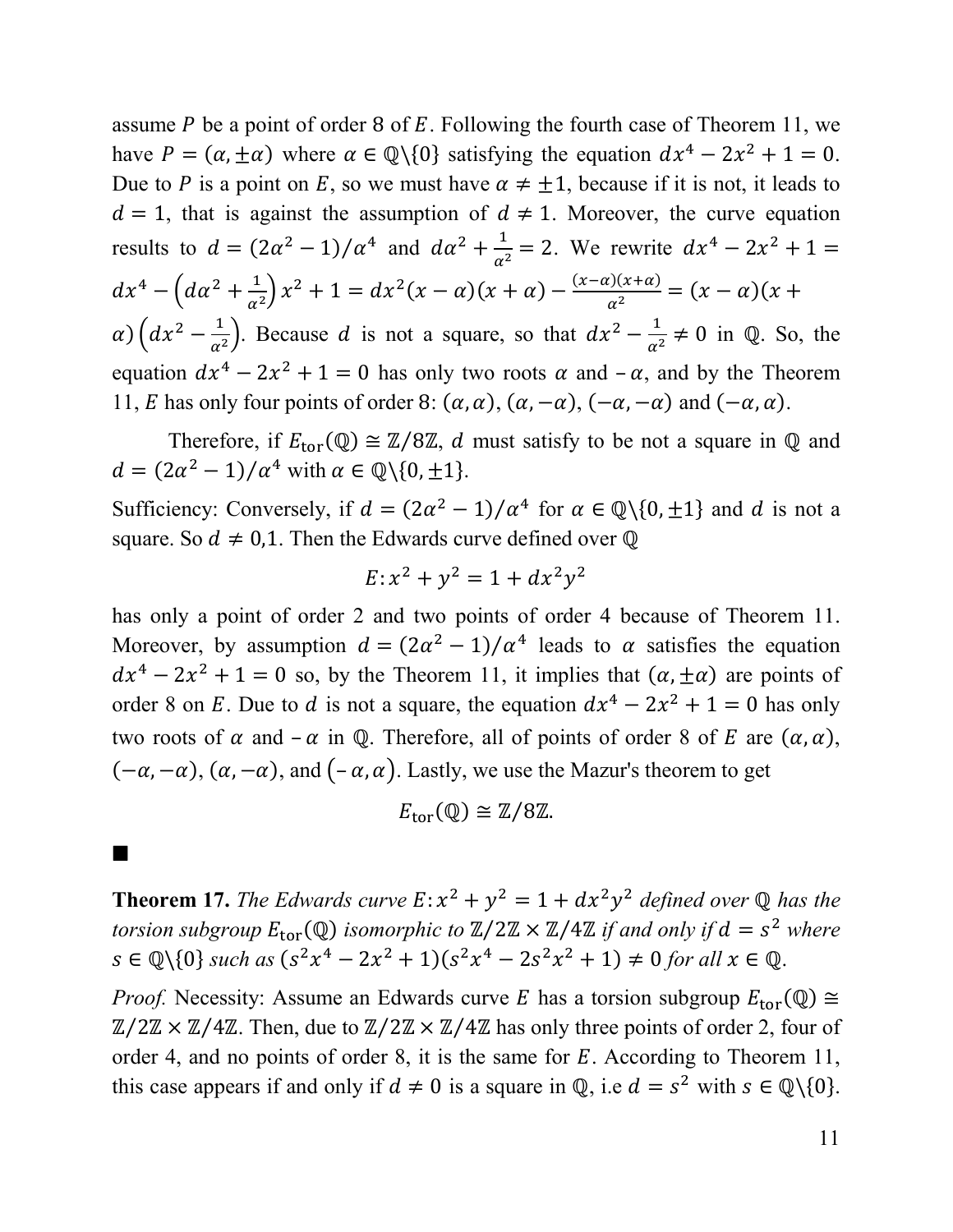Moreover, due to E does not have a point of order 8, so the equation  $(s^2x^4 2x^{2} + 1$ )( $s^{2}x^{4} - 2s^{2}x^{2} + 1$ ) = 0 does not have any roots on Q by Theorem 11. Sufficiency: Conversely, we have an Edwards curve  $E: x^2 + y^2 = 1 + dx^2y^2$ defined over  $\mathbb Q$  in which  $d$  satisfies conditions from the theorem. Then, use of Theorem 11 to compute directly, we conclude the Edwards curve  $E$  to contain only three points of order 2, four of order 4, and no point of order 8. Therefore, by the theorem of Mazur, we obtain

$$
E_{\text{tor}}(\mathbb{Q}) \cong \mathbb{Z}/2\mathbb{Z} \times \mathbb{Z}/4\mathbb{Z}.
$$

From the above results, we have a consequence on parameterization of Edwards curve over  $Q$  with given torsion subgroups.

**Corollary 18.** *Given*  $d \in \mathbb{Q} \setminus \{0,1\}$ . *An Edwards curve E defined over*  $\mathbb{Q}$  *by an equation*

$$
E: x^2 + y^2 = 1 + dx^2 y^2
$$

*has a torsion subgroup*  $E_{tor}$  (ℚ) *which is isomorphic to* **ℤ**/4ℤ *if and only if d does not held any conditions shown in above Theorems 14, 15, 16, 17.*

*Proof.* We conclude the corollary by the use of Note 13 and Theorems 14, 15, 16,  $17.$ 

### **4 Conclusion**

 $\blacksquare$ 

In this paper, we represented basic concepts on the generality of Edwards curves called twisted Edwards curve, and the addition law from the set of their points. The paper focuses on the parameterization of Edwards curves having the given torsion subgroup over the rational field Q. The main results are presented in the Theorems 16, 17 and Corollary 18.

Studying the parameterization of Edwards curves to be useful in construction a family of Edwards curves which are suitable to cryptographic applications. In [2], the authors use the parameterization of Edwards curves to construct the suitable curves for applying in the Elliptic Curve Method (ECM) to factor in factorization of integer numbers.

However, the parameterization in this paper is considered only for the